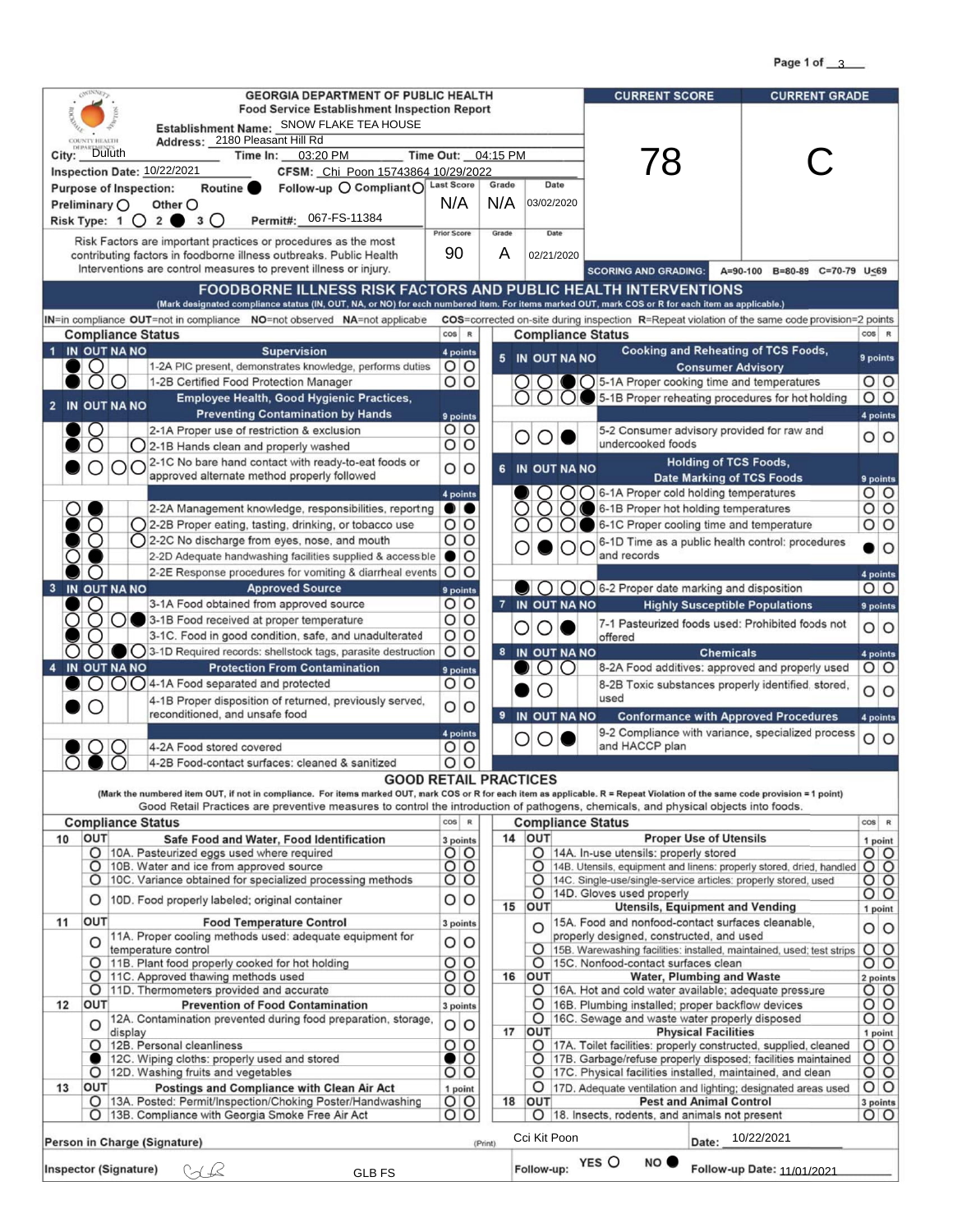2-2A: .03(2)(m) (Repeat) COS Employee working today not informed of the health policy in a verifiable manner. // Had person in charge review health policy with employee in a verifiable manner. // Food employees and conditional employees shall be informed in a verifiable manner of their responsibility to report to the person in charge information about their health and activities as they relate to diseases that are transmissible through food. (Pf) // If this item is marked out of compliance on the next routine inspection, then the food service permit may be

2-2D: .06(2)(o) COS Box of film stored on top of the handwashing sink. // Box of film removed from the handwashing sink. // A handwashing facility may not be used for purposes other than handwashing. (Pf) A handwashing sink shall be maintained so that it is accessible at all times for employee use. (Pf)

4-2B: .05(7)(a)1 NCOS Correct By: 11/01/2021 Interior of the ice machine with black slime build up (top area). // Equipment food-contact surfaces and utensils shall be clean to sight and touch. (Pf)

suspended. //

12C: .04(4)(m) COS Used cloth towels stored on countertops. // Cloth towels relocated to sanitizer solution. // Cloths in-use for wiping counters and other equipment surfaces shall be stored in sanitizer of the appropriate concentration in-between uses and laundered daily. (C)

6-1D: .04(6)(i) COS Cooked tapioca not documented with time when removed from temperature control. // Person in charge added prep time and discard time as per procedure. // When using Time Control (TPHC) for a maximum of 4 hours:

1) hot foods shall start at 135°F (57°C) or above and cold foods shall start at 41°F (5°C) or below; (P)

2) the food items shall be labeled with a start and discard time, not to exceed 4 hours; (Pf)

3) foods not consumed before the discard time shall be discarded; (P)

4) when combining ingredients, the start/discard time for the foods shall reflect the start/discard time of the earliest ingredient placed on time control; {P)

5) food in unmarked containers or packages, or marked to exceed a 4-hour limit shall be discarded; (P)

6) written procedures TPHC shall be created in advance and made available upon the Health Authorities request. (Pf)

|                                                                                                                                                                                                                                               |      | <b>Food Service Establishment Inspection Report Addendum</b> |              |                      | Page 2<br>of <sub>3</sub> |  |
|-----------------------------------------------------------------------------------------------------------------------------------------------------------------------------------------------------------------------------------------------|------|--------------------------------------------------------------|--------------|----------------------|---------------------------|--|
| Violations cited in this report must be corrected within the time frames specified below, or as stated in the Georgia Department of Public Health Rules and<br>Regulations Food Service Chapter 511-6-1, Rule .10 subsections (2)(h) and (i). |      |                                                              |              |                      |                           |  |
| <b>Establishment</b><br><b>SNOW FLAKE TEA HOUSE</b>                                                                                                                                                                                           |      |                                                              | 067-FS-11384 | Date                 | 10/22/2021                |  |
| <b>Address</b><br>2180 Pleasant Hill Rd                                                                                                                                                                                                       |      | <b>City/State</b><br>Duluth                                  |              | <b>GA</b>            | <b>Zip Code</b><br>30096  |  |
| <b>TEMPERATURE OBSERVATIONS</b>                                                                                                                                                                                                               |      |                                                              |              |                      |                           |  |
| <b>Item/Location</b>                                                                                                                                                                                                                          | Temp | <b>Item/Location</b>                                         | Temp         | <b>Item/Location</b> | Temp                      |  |
|                                                                                                                                                                                                                                               |      |                                                              |              |                      |                           |  |
|                                                                                                                                                                                                                                               |      |                                                              |              |                      |                           |  |
|                                                                                                                                                                                                                                               |      |                                                              |              |                      |                           |  |
|                                                                                                                                                                                                                                               |      |                                                              |              |                      |                           |  |
|                                                                                                                                                                                                                                               |      |                                                              |              |                      |                           |  |
|                                                                                                                                                                                                                                               |      |                                                              |              |                      |                           |  |
|                                                                                                                                                                                                                                               |      |                                                              |              |                      |                           |  |
|                                                                                                                                                                                                                                               |      |                                                              |              |                      |                           |  |
| Item                                                                                                                                                                                                                                          |      | <b>ODCEDVATIONS AND CODDECTIVE ACTIONS</b>                   |              |                      |                           |  |

## **Number**

## **OBSERVATIONS AND CORRECTIVE ACTIONS**

| <b>Person in Charge (Signature)</b> | <b>Date</b> 10/22/2021 |
|-------------------------------------|------------------------|
| <b>Inspector (Signature)</b>        | <b>Date</b> 10/22/2021 |